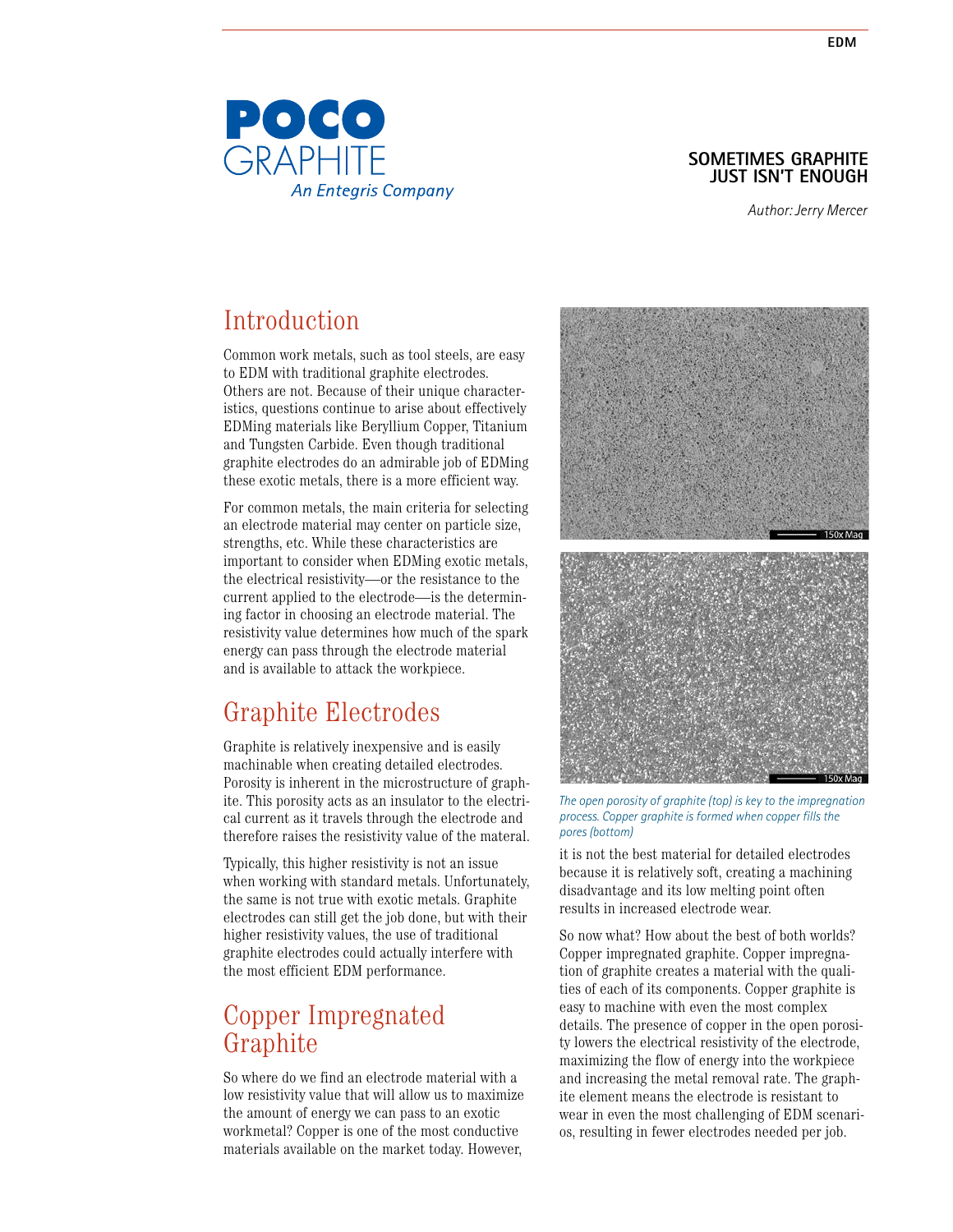## Thermal Conductivity and Melting Temperature

What effect does thermal conductivity have on the workmetal? Since EDM is a thermal process, the melting temperature and the thermal conductivity of the work metal—more so than its hardness can create difficulties for the EDMer.

Some metals—such as copper and copper alloys have a low melting point, but are such good thermal conductors that the spark energy is so quickly dissipated throughout the workpiece that very little remains in the EDM cut.

Some other metals—such as tungsten carbide have higher melting points and lower thermal conductivity. The issue here is that higher temperatures are needed to maintain efficient metal removal; however, these higher temperatures run the risk of damage to the workpiece.

The metal's melting temperature and thermal conductivity value require the EDMer to make adjustments that differ from one work metal to another. If different exotic metals are burned with the same EDM program, the results could be vastly different.

As an example, copper alloys are routinely chosen for injection inserts because their high thermal conductivity allows the alloy to rapidly transfer more thermal energy away from the molded part in a reduced amount of time. Higher diffusivity allows these materials to maintain a thermal symmetry or balance much more rapidly when there are temperature changes in the mold.

For the molder, this is a distinct advantage. But for the moldmaker, the higher thermal conductivity of the copper alloys means that the thermal energy of the EDM spark is dissipated throughout the workpiece very rapidly and results in less spark intensity being applied in the EDM cut. Since the intensity of the spark is reduced in the cut, it goes without saying that the corresponding metal removal rates are also reduced (see Charts 1 and 2).

## EDM Process with Exotic Metals

The process for EDMing standard metals vary greatly from that required to EDM exotic metals. With standard metals, the current flow is directed from the workpiece to the electrode (also known as positive polarity to the electrode).



#### *Chart 1 Thermal Conductivity to Melting Point Comparison*



*Chart 2 Effects of Conductivity on EDM Performance*

A long on-time and high amperage leads to a high metal removal rate and a good replating situation, which reduces electrode wear. But when machining exotic metals with copper graphite electrodes, some changes have to be made to polarity, on-time and amperage in order to operate at peak efficiency.

### **Polarity**

With the characteristics of exotic metals, the current flow has to be reversed and directed to the workpiece, or in other words: negative polarity to the electrode. This maximizes the spark energy going into the cut; and therefore, focuses as much heat as possible under the spark.

In comparison to positive polarity, negative polarity will cause an increase in electrode wear, but the increase in the metal removal rate more than outweighs the loss in wear resistance.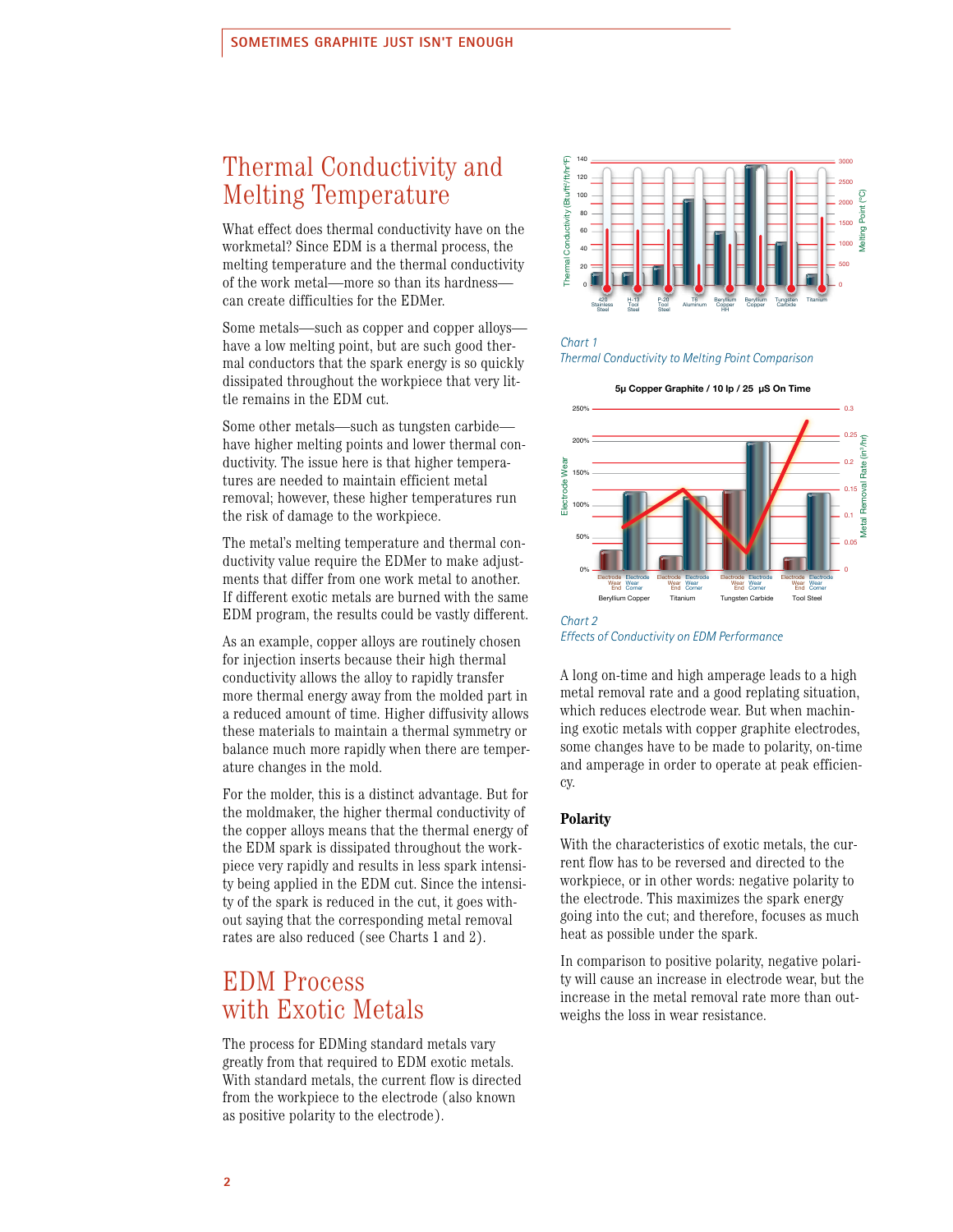### **On-time**

With the higher conductivity characteristics of exotic metals, we have to be cautious with the ontime to prevent a portion of the spark time from being non-productive. For instance, an optimized on-time for a standard metal may be 50 microseconds—this may not be the same for a highly conductive workpiece.

If we were to use an on-time of 50 microseconds with this cut, only a small portion of it will actually remove metal. The remaining portion will not benefit the EDM process in any way, because the conductivity of the workpiece pulls the energy away from the cut. In this scenario, metal removal would be much more productive when on-time is reduced to only that portion of time that actually removes metal (see Chart 3). As a general rule of thumb, an optimal on-time setting for exotic metals would be between 12 - 20 microseconds.



### *Chart 3*

*Effects of On Time Performance for Thermally Conductive Materials*

#### **Amperage**

It's a common belief that when machining metals with higher conductivity values, we can simply increase the amperage to increase the metal removal rate. While this may be true in some metals, we must also be aware that some others—carbides for example—are more susceptible to damage when using excessively high amperage.

The higher amperage should only be used when the characteristics of the exotic metal show to have a high thermal conductivity that will disperse the increased energy to areas outside of the cut. Remember that with negative polarity and a material with lower resistivity, the spark intensity is increased in the cut. As a result, there may not

even be a need to increase the amperage in order to maintain an efficient metal removal rate.

## You Get What You Pay For

In today's competitive marketplace, the temptation is strong to cut corners to reduce manufacturing costs, and it seems the electrode material is the first to suffer. As stated above, when dealing with exotic materials, it is imperative that the correct electrode material be utilized. Too often, purchase cost is the determining factor in choosing an electrode material. It is becoming commonplace that job requirements exceed the performance capabilities of the more economical graphites, resulting in poor performance and an actual increase in manufacturing costs.

While copper impregnated graphite is more costly than standard graphite, the old adage "You get what you pay for" holds very true. When the conductivity properties of copper and the wear resistance of graphite are combined, they create a material uniquely capable of EDMing exotic metals efficiently. Copper graphite electrodes provide a superior combination of metal removal and wear resistance, resulting in a more stable EDM process and an overall reduction in cost of production.